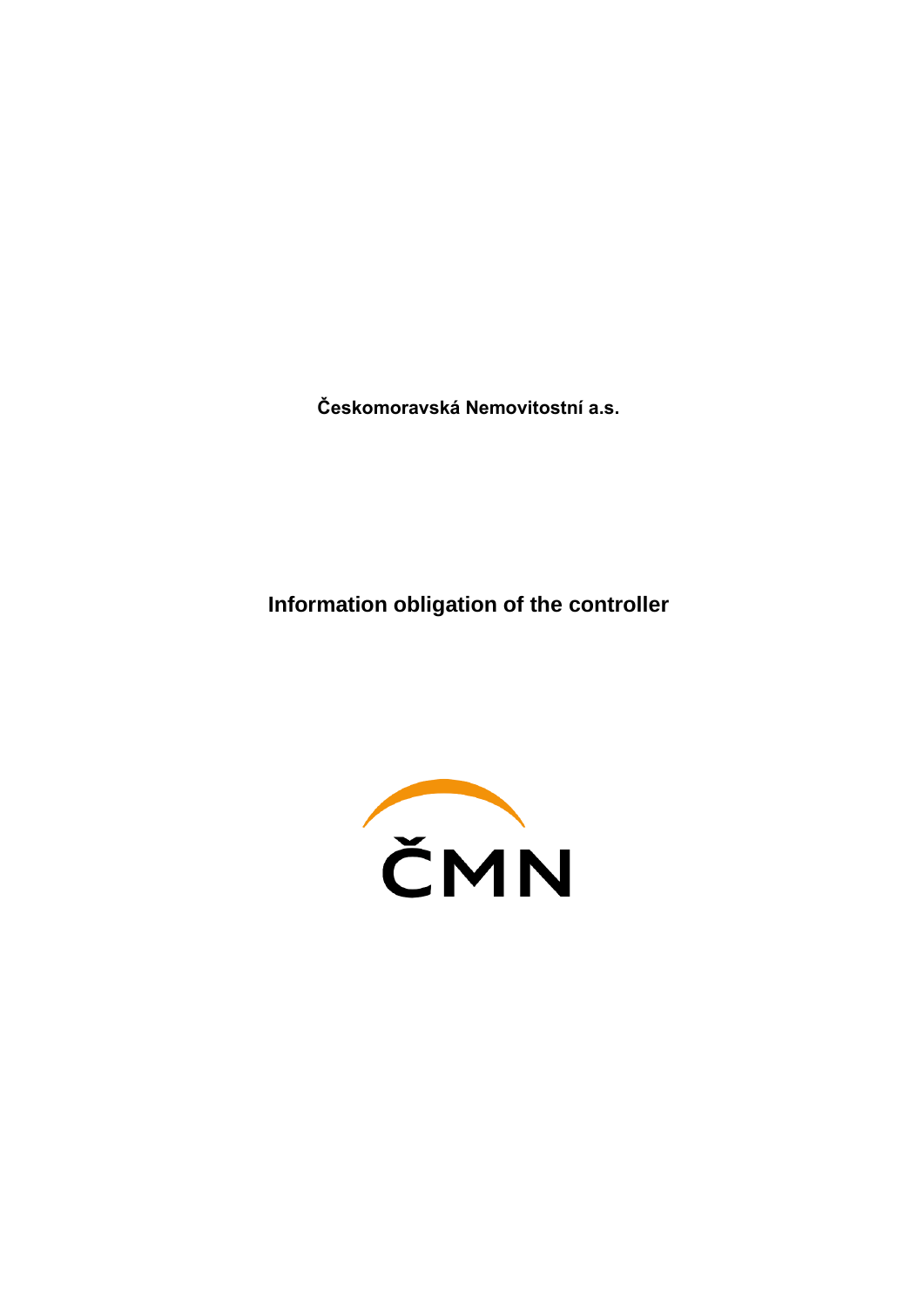## **Information obligation of the personal data controller**

**Českomoravská Nemovitostní a.s.**, with its registered office at Václavské náměstí 806/62, 110 00 Praha, ID no. 05142202, e-mail info@cmn-n.cz, (the "**Company**"), as the controller of personal data, in line with the Regulation (EU) 2016/679 of the European Parliament and of the Council of 27 April 2016 on the protection of natural persons with regard to the processing of personal data and on the free movement of such data (the "**GDPR**"), informs the data subjects as follows.

# **1 Purpose, scope, and duration of personal data processing**

 $1.1$ Purpose

> The processing of personal data takes place exclusively for the purpose of fulfilment of the contractual obligation and obligations arising from applicable laws or based on another title specified in the GDPR.

 $1.2$ Scope

> The scope of the Company's activities does not primary include the processing of personal data and the personal data processed by the Company are only basic personal data necessary for the proper operation and performance of the Company's business activities. The Company process the personal data only to the extent permitted by law or specified in a consent granted by a data subject (including its subsequent modifications) or to another extent specified in the GDPR. The Company, as the collector, does not process sensitive data. The Company processes personal data in electronic form by automated means and in physical form by manual manner.

#### $1.3$ Duration

The Company processes personal data only for the time necessary to fulfill the obligations under the relevant agreements or obligations imposed by other applicable legal regulations or for a period determined by the consent of the data subject. For the purposes of protecting their legitimate interests, the Company retains personal data for the duration of the contractual relationship and for the relevant limitation periods commencing as of the termination of the contractual relationship or for as long as the Company is under a legal obligation to retain such information.

## **2 Which data are processed**

The Company processes only personal data that are necessary for the proper operation and performance of the Company's business activities, and the subject of the Company's activities does not consist in the processing of personal data. For the above purpose, the Company processes the following types of personal data:

- identification and contact details
	- name and surname
	- date of birth and/or birth certificate number
	- ID no.
	- address of residence and / or contact address
	- phone number
- e-mail
- client's bank details
- other data stipulated by law for employees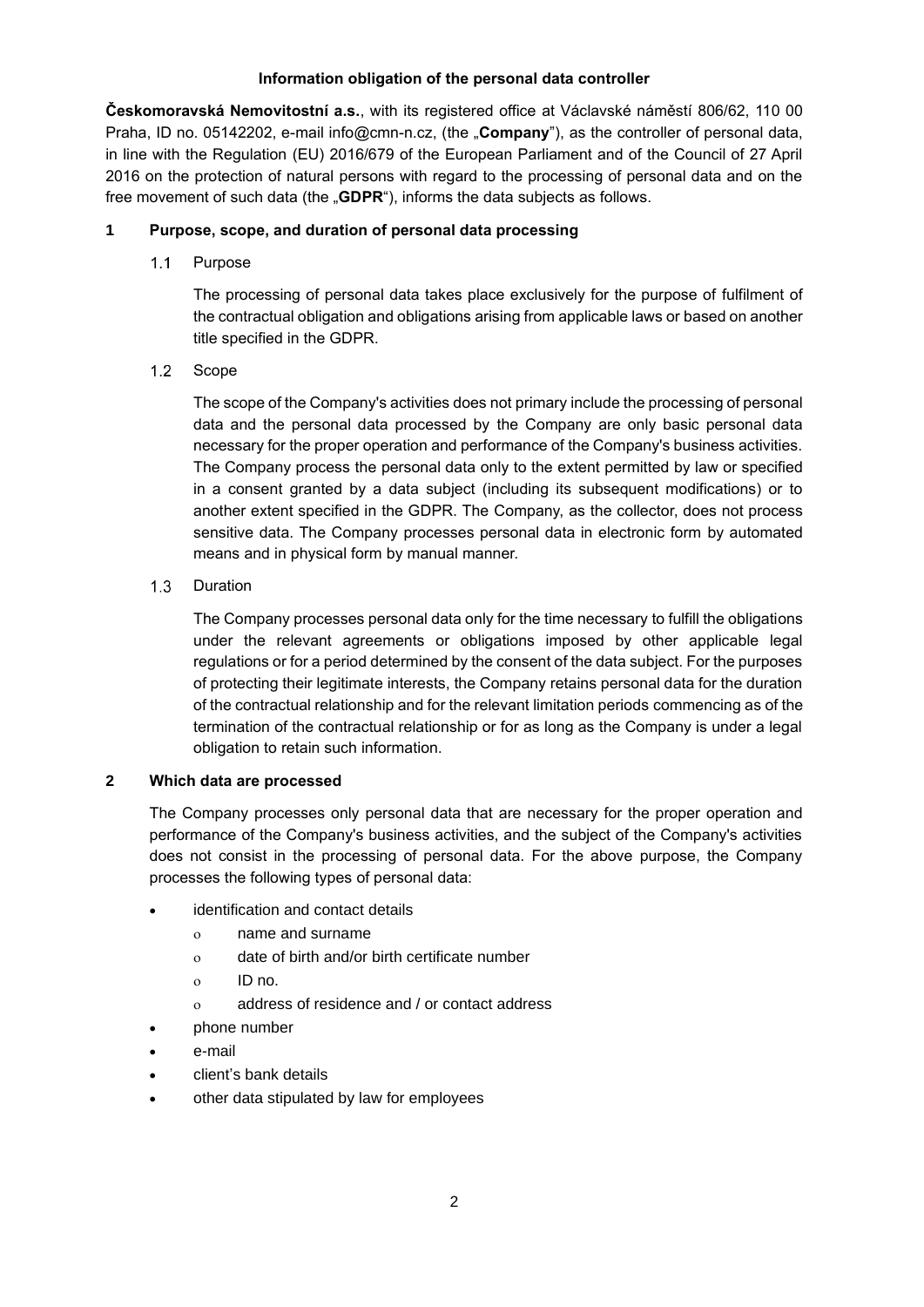## **3 Guarantees**

The Company does not use the provided personal data other than in accordance with the GDPR, the relevant agreement, this document and other than for the purposes defined above. The Company does not transfer personal data to third countries. The subject of the Company's business is not the processing of personal data. The Company does not use automated decisionmaking or other more invasive methods used in the processing of personal data.

## **4 Processors**

The Company may use third parties - personal data processors - to process personal data. Such persons will be accountants, tax, legal, commercial, technical and other consultants, suppliers of software equipment, companies providing facility management, etc. The Company is obliged to enter into personal data protection agreements with all processors in the sense of GDPR.

The Company may transfer the personal data of the data subject to public authorities only if they have a legal reason for access to personal data (these may be bodies active in criminal proceedings, other control bodies with a legal authorization for access to personal data - ČMN, ČOI, ÚOOÚ etc.) or if it is necessary for the protection of the Company's rights (courts, arbitrators).

## **5 Rights of the data subjects**

 $5.1$ Right to access to personal data

> If the data subject exercises his right of access to personal data, the Company will proceed in accordance with Article 15 of the GDPR and must provide the data subject with confirmation if his personal data are being processed by the Company. If his personal data are processed, the data subject may request the communication of:

- (a) Purpose of the processing;
- (b) Category of the process personal data;
- (c) the recipients or categories of recipients to whom the personal data will be disclosed;
- (d) the periods of storage of personal data (or criteria for determining such periods);
- (e) information on the existence of the right to request the correction and deletion of personal data, restrictions on their processing, to object to the processing, to file a complaint with the Personal Data Protection Office (*Úřad pro ochranu osobních údajů*);
- (f) information on the source of personal data, if not obtained from the data subject;
- (g) the fact that automated decision-making takes place (including the significance and expected consequences of such processing).
- $5.2$ The right to correct personal data

If the data subject exercises the right to correct personal data, the Company will proceed in accordance with Article 16 of the GDPR and the Company is obliged to correct or supplement incomplete personal data, if any.

 $5.3$ The right to delete and not use personal data

> If the data subject exercises the right to delete personal data, the Company will proceed in accordance with Article 17 of the GDPR and the Company is obliged to delete the personal data provided that:

> (a) The personal data are no longer needed for the purposes for which they were processed;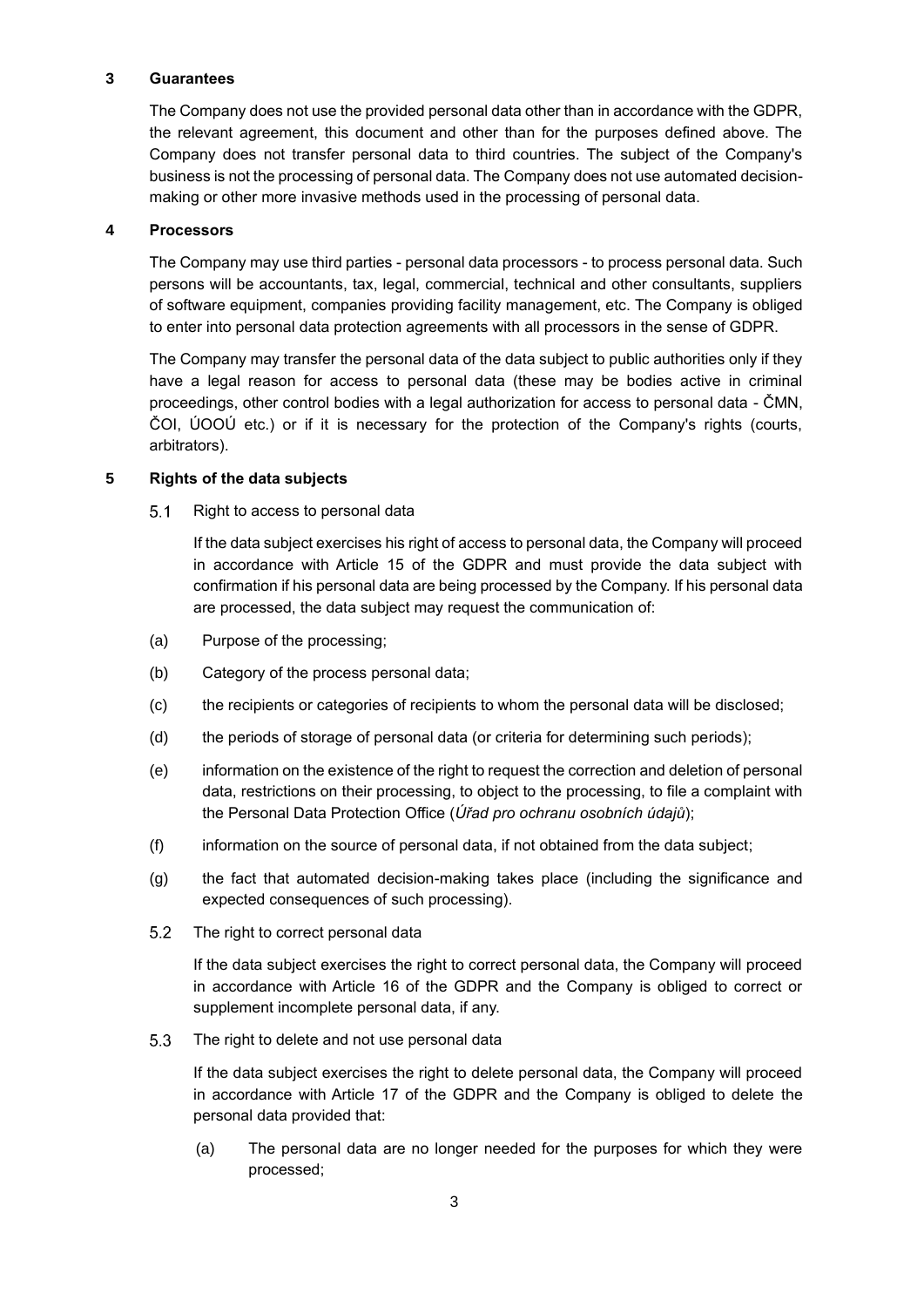- (b) The data subject withdraws the consent on the basis of which the personal data were processed and there is no other legal reason for the processing;
- (c) The data subject objects to the processing and there are no overriding reasons for further processing (in the case of an objection in direct marketing, the obligation to delete personal data is always there);
- (d) Personal data has been processed unlawfully; and
- (e) Personal data must be deleted in order to fulfil a legal obligation.
- 5.4 The right to restrict the processing of personal data

If the data subject exercises the right to restrict processing, the Company will proceed in accordance with Article 18 of the GDPR. In such a case, the personal data in question may only be stored and may not be processed in any other way unless the data subject has given his or her consent, until the processing restriction is lifted. The data subject has the right to limit the processing of the Company in the following cases:

- (a) The data subject denies the accuracy of the personal data for as long as is necessary to enable the Company to verify the accuracy of personal data;
- (b) The processing is unlawful and the data subject refuses to delete the personal data and requests for the restrictions on their use instead;
- (c) The Company no longer needs personal data for processing purposes, but the data subject requests it to determine, enforce or defend its claims; and
- (d) The data subject has objected to the processing until it is verified that the legitimate reasons of the Company outweigh the legitimate reasons of the data subject.
- $5.5$ Right to object

If the data subject exercises the right to object to the processing, the Company will proceed in accordance with Article 21 of the GDPR. The Company does not further process personal data unless it demonstrates serious legitimate reasons for the processing, which outweigh the interests of the data subject. The objection does not always apply, but only in cases of processing based on the public interest and the legitimate interest of the Company. In other cases, the Company is not obliged to comply with the objection filed and not to further process personal data. On the contrary, the objection must always be upheld, and personal data may not be further processed in the event of an objection to the processing of personal data for direct marketing purposes.

5.6 Right to complain

> If the data subject considers that there has been a breach of the law during the processing of his personal data, he may lodge a complaint with one of the supervisory authorities. In the territory of the Czech Republic, the supervisory authority is the Office for Personal Data Protection (*Úřad pro ochranu osobních údajů*), with its registered office at: Pplk. Sochora 27, 170 00 Prague 7, phone no: + 420 234 665 111, www.uoou.cz